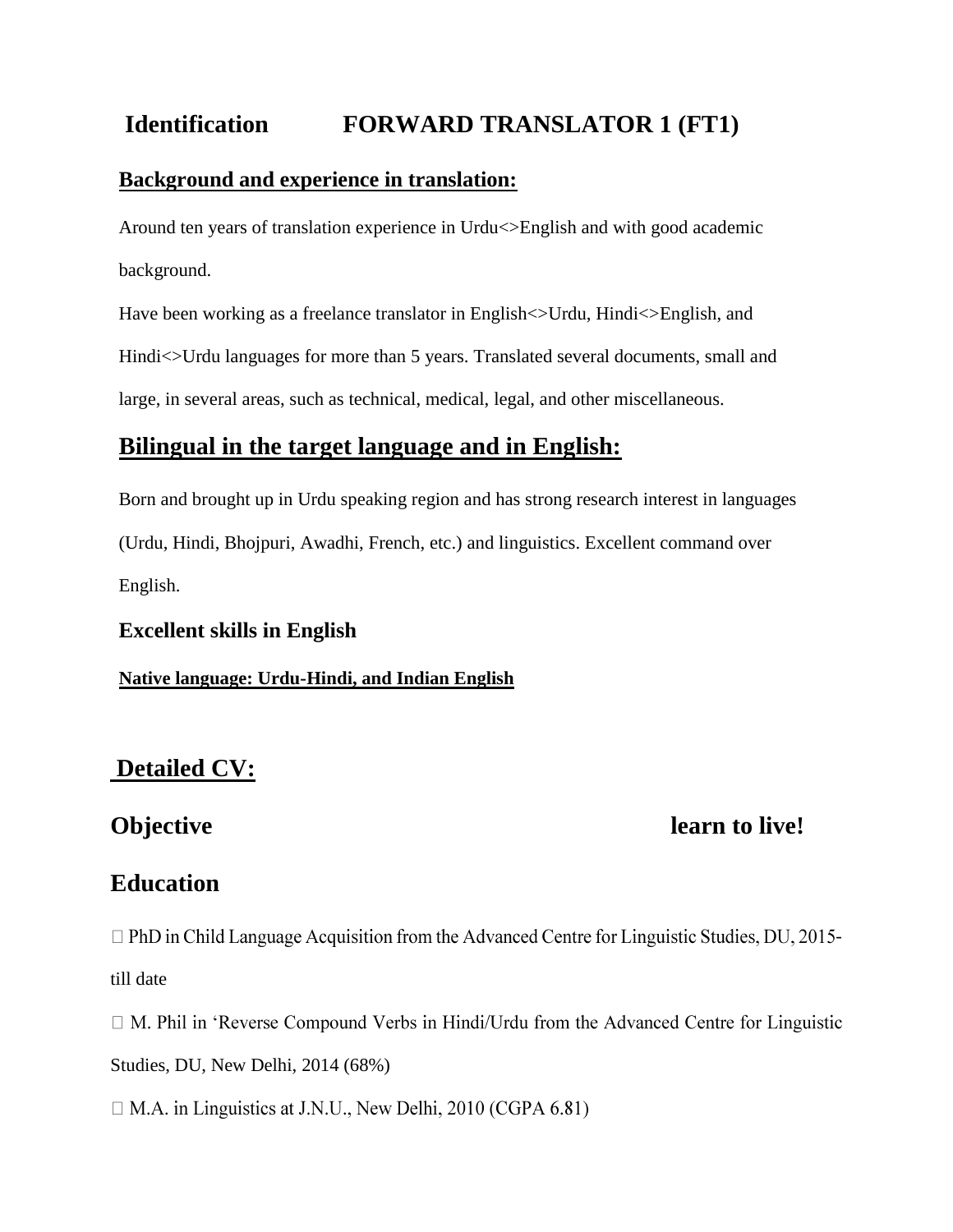$\Box$  B.A. (Hons.) in Hindi Language & Literature from Lady Shri Ram (LSR) College for Women, Delhi University (DU), New Delhi, 2008 (60.5%)

 $\Box$  Elementary and High School Education through English Medium schools.

## **Experience**

# **Academic**

 $\Box$  Engaged in English to the research scholars of the Indian Intitute of Technology, Delhi in their Research Writing course since 19 January, 2020 until now.

 $\Box$  Taught Academic, General, and Official English as a Guest Faculty in the Linguistic Empowerment Cell (LEC), Jawaharlal Nehru University (JNU), New Delhi since 10 October, 2014 till date.

 $\Box$  Participated as a resource person in a 60 hour summer program on "English for Academic Writing: From Synopsis to Thesis Writing" organized by the Linguistic Empowerment Cell, JNU from 1st May, 2015 to 15th May, 2015.

# **Translation Service**

 $\Box$  Works as a freelance English $\triangle$ Urdu $\triangle$ Hindi Translator/Editor for a Delhi based company 'Freelance Language Services'.

 $\Box$  Provided translation and related services to companies like Lionbridge, Telelingua, RWS, and others.

Translated a book titled 'Tahrik-E-Azadi Aur Al-Hilal' (ISBN 81-8223-393-3) from Urdu to English and Hindi authored by Dr. Shafi Ayub (JNU) in the year 2014.